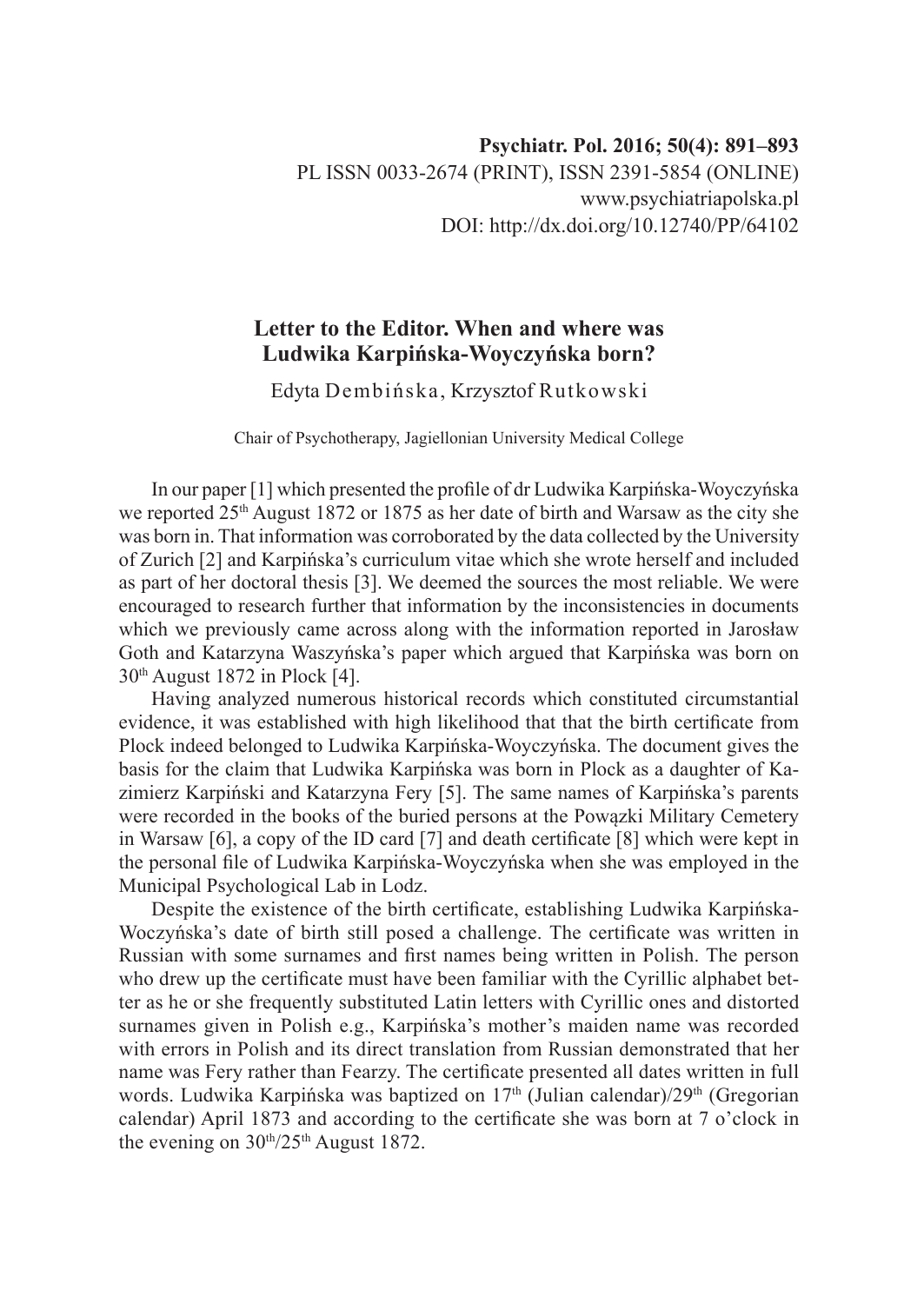The analysis of the document demonstrated that one of Karpińska's dates of birth, probably  $30<sup>th</sup>$  August 1872, was written with an error. Official documents in the Russian partition under which Plock was at that time were annotated with two dates: a date from the Julian calendar and a date from the Georgian calendar. The Julian date (lower number) was given before the Gregorian date (higher number). In the discussed historical period those dates differed with 12 days as it was reported when Karpińska's baptism date was given ( $17<sup>th</sup>/29<sup>th</sup>$ April). The dates  $30<sup>th</sup>$  and  $25<sup>th</sup>$  August differ solely with five days. Therefore, it is not possible that erroneously the Gregorian date was first inserted and it was followed by the Julian one. If  $25<sup>th</sup>$  August were a date in the Julian calendar, then Ludwika Karpińska should have been born on 6<sup>th</sup> September rather than  $30<sup>th</sup>$  August according to the Gregorian calendar. On the other hand, if  $25<sup>th</sup>$  August were accepted as the Gregorian date, then the birth date would fall on 13<sup>th</sup> August in the Julian calendar. In Russian the words 'the thirtieth' and 'the thirteenth' differ only with one syllable (тридцатого [tridcatogo] and тринадцатого [trinadcatogo]). All the arguments outlined above along with the fact that Karpińska always used 25<sup>th</sup> August in further documents suggest that  $25<sup>th</sup>$  August 1872 was her accurate date of birth in the Gregorian calendar, which translates to  $13<sup>th</sup>$  August 1872 in the Julian calendar.

Controversy around the Place of Birth: Karpińska caused the controversy as she reported Warsaw as her place of birth in foreign sources i.e., at the University of Berlin [9], the University of Zurich [2] and her doctoral thesis [3]. She might have wished to be identified with Warsaw where she lived at that time as it was the city recognized abroad as well. One can only speculate about her motives but she was not the only individual who did it. The motive that she wanted to be identified with a concrete city which was also recognized abroad is supported by the fact that she reported Plock as her place of birth in documents drawn up in Poland (e.g., registration card in Lodz [10] and ID card [7]).

Controversy around Year of Birth: In historical sources on Ludiwka Karpińska created after 1910 different dates of birth are reported: 1872, 1875 or even 1876. For the first time Ludwika Karpińska reported 1875 as her date of birth in her resume which constituted part of her doctoral thesis (1910) [3]. It could therefore be assumed that it was not intentional and resulted from an error made when her doctoral thesis manuscript was being prepared to be printed. However, later the date 1875 was again recorded as her date of birth in the books of the buried persons at Powązki Military Cemetery [6], whereas the latest year of 1876 appeared as her date of birth in the ID card issued in Lodz on  $1<sup>st</sup>$  July 1920 based on the Austrian passport [7]. Other official documents such as a medical certificate dated  $21<sup>st</sup>$  June 1920 [11] and the death certificate of 22nd February 1937 [8] report Ludwika Karpińska-Woyczyńska's age in line with the date of birth in the year 1872. The gathered data does not allow for the unequivocal explanation for the inconsistencies regarding the year of birth.

To sum up, it should be accepted that Ludwika Karpińska-Woyczyńska was born on 25th August 1872 at seven o'clock in the evening in Plock as a daughter of Kazimierz Karpiński and Katarzyna Karpińska nee Fery.